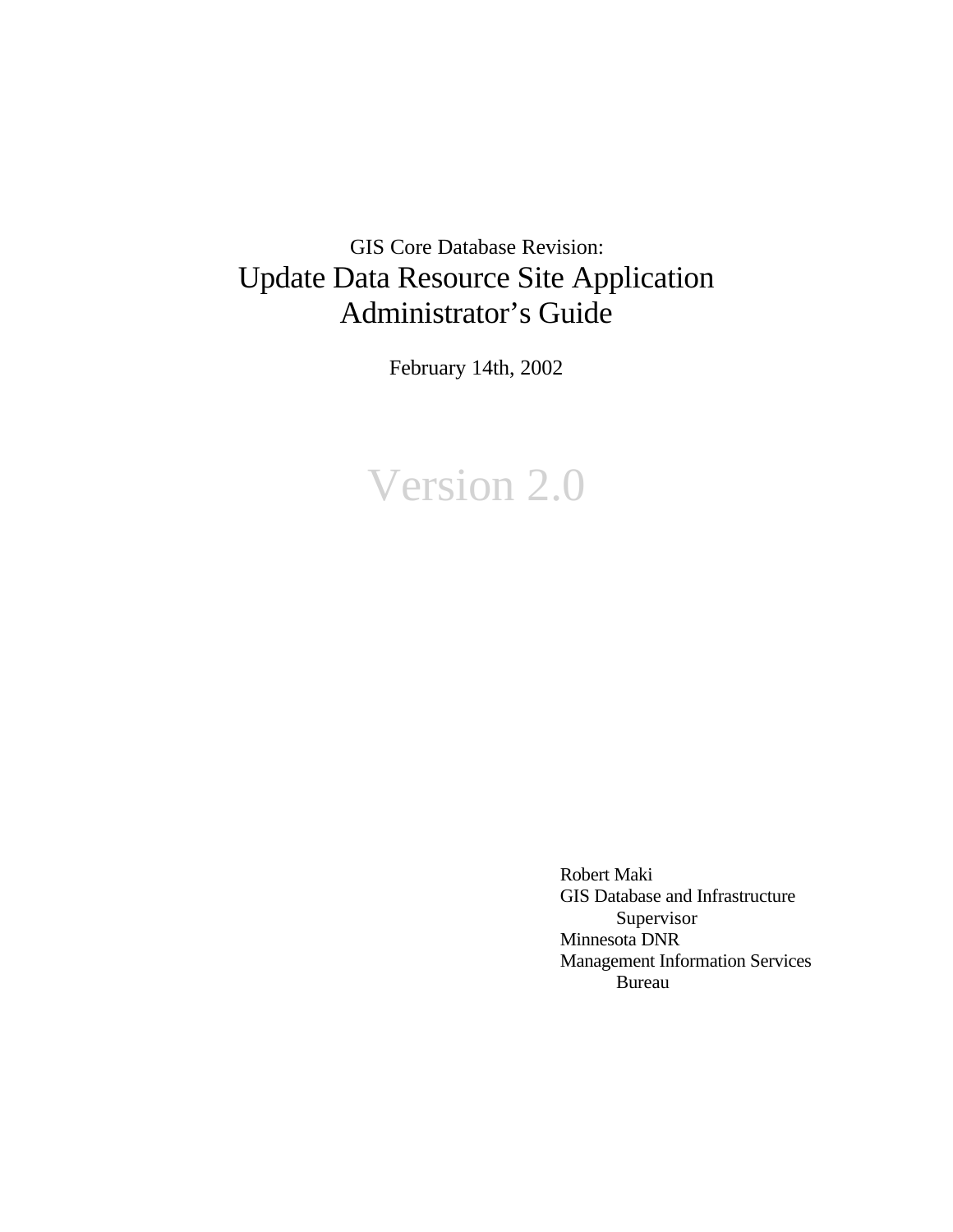#### 1.0 Introduction

This document describes an integrated system level application operating at the Minnesota Department of Natural Resources, which maintains the currentness of fileserver based GIS data resources within the organization. It is one subsystem of the Revised GIS Core Architecture initiative. This document is written for a very technical audience, specifically persons who will have to troubleshoot, extend, or replace the application being described here. Any reader of the document must have an understanding of the overall Revised Core Architecture to make any sense of it and are encouraged to review: "Revised Core Database General Architecture Design," and "Minnesota DNR Data Resource Site Specifications."

#### 2.0 General Overview

The Update Data Resource Site application (update\_drs) is a suite of programs which update the data resources and associated descriptive metadata of a Minnesota DNR Data Resource Site (DRS). A DRS is a "data center" where data are explicitly stored or otherwise referenced (i.e. centralized database server sources). DRS site administrators are empowered to describe the desired conditions of a data resource site with regard to data content. The application obtains the DRS "desired conditions" specified by the site administrator, compares them to the actual conditions present on the site, and acts to adjust the site content to reflect the desired conditions. A data flow diagram (DFD) of the process is provided in Figure 1.



The system draws data from the Central Office DRS (referred to as "Drsmain"), retaining format and content but varying in spatial extent (area of interest, or "AOI"). Each DRS-Layer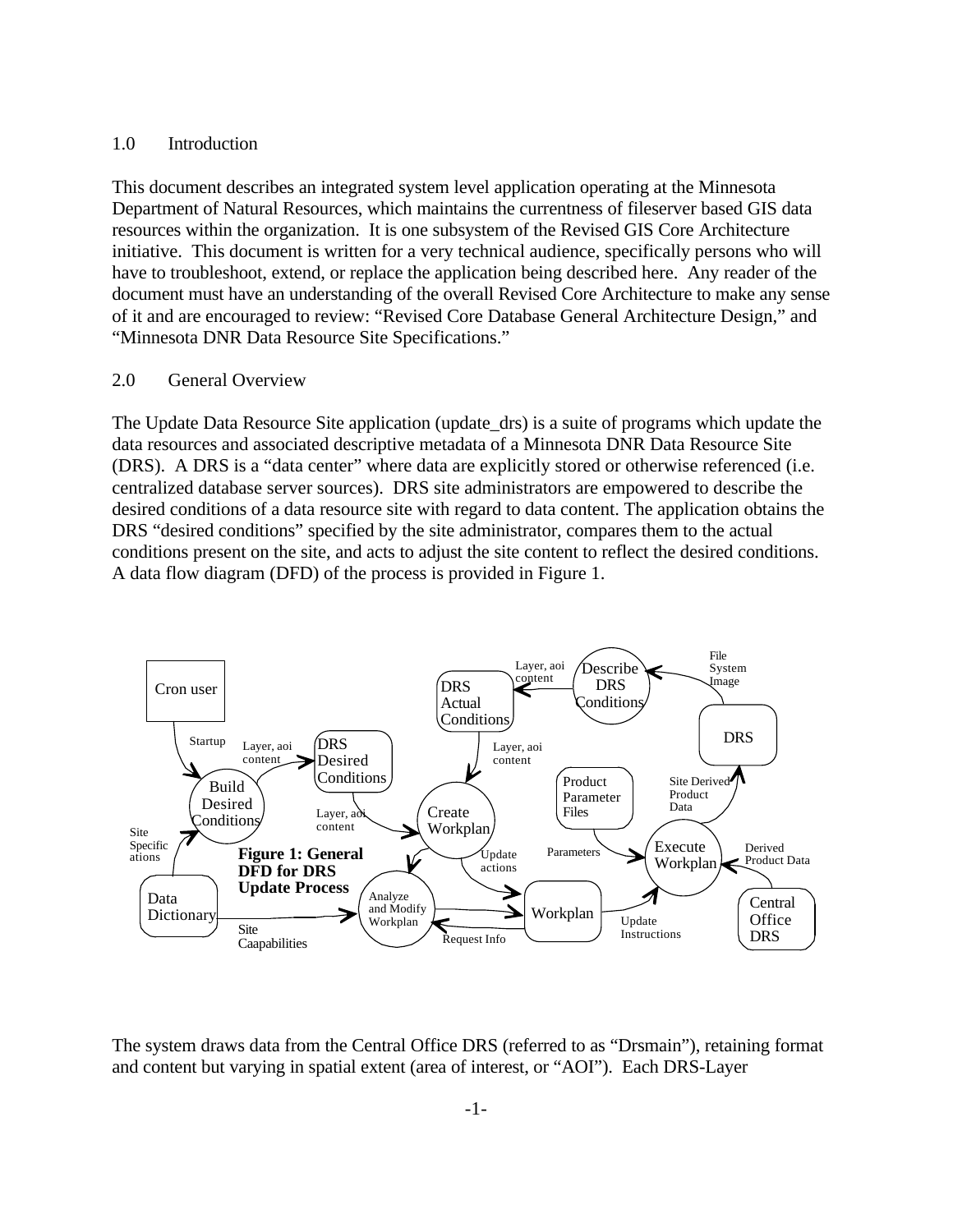combination has its own AOI.

The application operates on a Solaris operating system and includes components written in Perl and Arc Macro Language (AML). It interacts with three specific data storage environments: 1) an Oracle database which stores and presents information on DRS desired conditions (the DNR Data Dictionary, or DD), 2) a set of ASCII formatted text files that describe the states of the desired and actual sites, and instruction sets for update and 3) a variety of filesystem-based GIS data structures that hold the data being distributed/updated/removed.

The application operates in a fixed linear sequence of steps to execute the update process. The main driver for the application is called from a scheduled UNIX cron job. Update schedules are set at the operating system level. Each site is considered in turn, and subject to the site update process. The process itself features a fairly extensive set of error condition tests which may be either fatal or non-fatal in nature. Error conditions are written to a daily error report with subsections headed with a DRS name and date stamp. Similarly, specific update activities are written to a separate log.

3.0 Major Process Descriptions

The application consists of twenty-two separate program modules. Thirteen of these actually perform the work, four are drivers for the others, and five others perform common tasks within the environment. Figure 2 lists the programs and the hierarchical order in which they are called. Working (non-driver) modules are listed with an "\*".

#### **Figure 2. Update DRS Program Structure Chart**

| queue update job.pl                                                                                                                     | Common modules:                                                                     |
|-----------------------------------------------------------------------------------------------------------------------------------------|-------------------------------------------------------------------------------------|
| drive_drs_update.pl                                                                                                                     |                                                                                     |
| drive desired cond.pl<br>make_desired_layer_def.pl*<br>Make_desired_store_def.pl*<br>make_desired_aoi.pl*<br>Make_desired_lay_stat.aml* | common.pl<br>error rep.pl<br>mk early term.pl<br>rm_early_term.pl<br>common var.aml |
| create drs workplan.pl*<br>triage_update_proc.pl*                                                                                       |                                                                                     |
| update site.aml*<br>update_drs_def.pl*                                                                                                  |                                                                                     |
| existing_cond_driver.pl<br>gen layer status.pl*                                                                                         |                                                                                     |
| update_drs_alyer_list.pl*<br>update_drs_aoi.pl*                                                                                         |                                                                                     |
| Update_drs_lib.aml*<br>Update_image_cat.aml*                                                                                            |                                                                                     |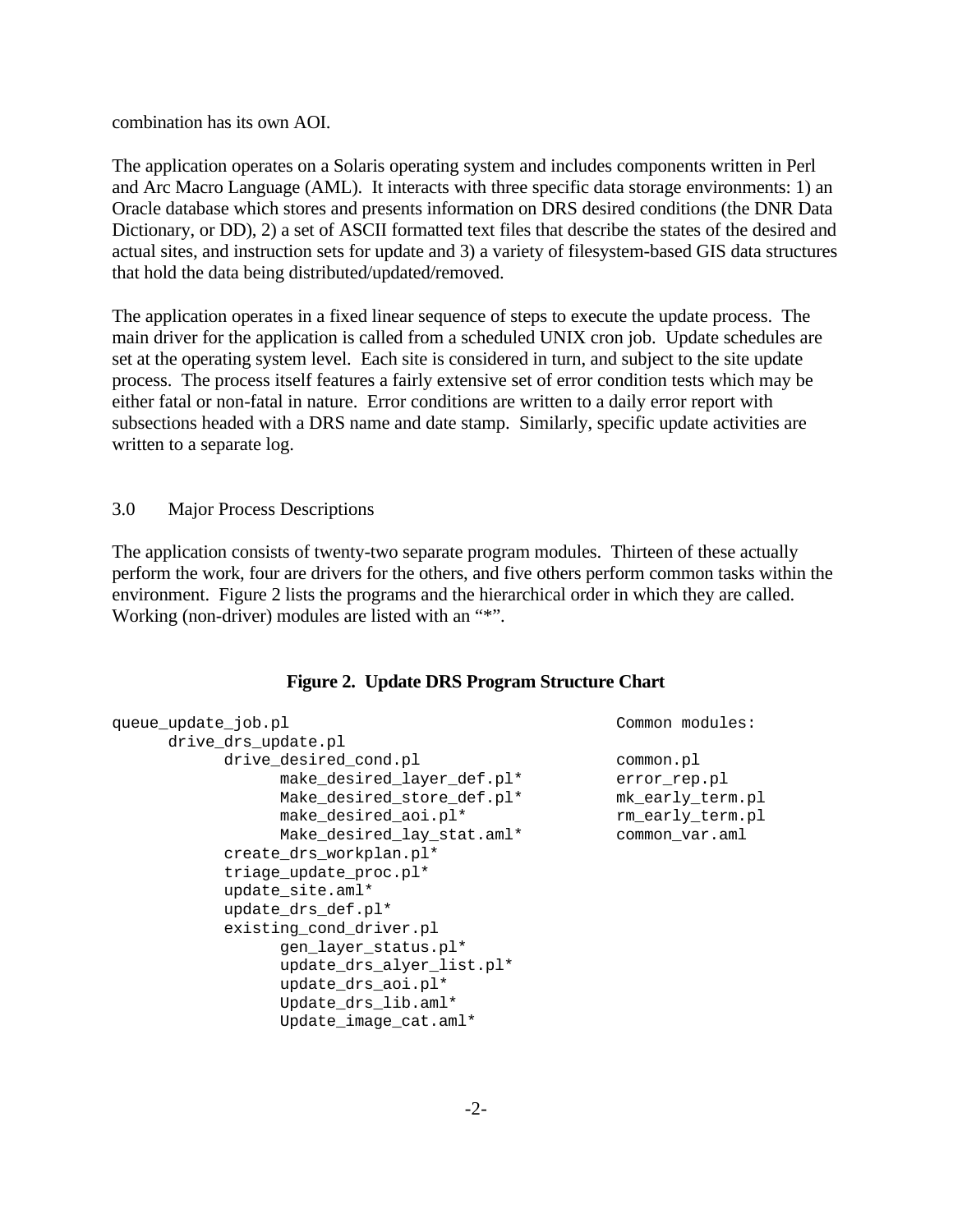#### 3.1 Metafile Processing

Any discussion of major processes must be prefaced by a description of the various types of metafiles being processed. The application processes sets of metadata describing the desired and actual status (conditions) of a data resource site. Desired conditions originate in the DNR Data Dictionary, an Oracle-based data registry environment. These conditions are translated into two metafiles: 1) a data\_layer\_def file, and 2) an AOI file. A third metafile class, the layer\_status file is generated based on a combination of AOI and existing conditions on the Central Office DRS. Metafiles constituting the actions to be taken in a site update process round out the list of system metadata types.

# 3.1.1 data\_layer\_def file

The data\_layer\_def file format is formally described in "Minnesota DNR Data Resource Site Specifications." This simple comma delimited ASCII file adheres to the following format:

[layer desc], [DNR Unit], [tiling scheme], [product type], [resource description], [vendor\_object\_type],[server],[instance],[product ID],[thematic class id]

data\_layer\_def records example:

```
Minnesota County Borders,gen,state,2,bdry_counpy3,
     polygon,null,null,220000020201,22
1:24000 Quadrangle Index,gen,state,2,indx_q024kpy4,
     polygon,null,null, 210000020201,21
```
# 3.1.2 aoi files

AOI files are ASCII files which contain a list of lower case four character county abbreviations.<sup>1</sup> They are named in the following manner:

[resource description]-aoi.txt

3.1.3 layer status files

Layer status files are comma-delimited ASCII files used to express tile-based status for each layer. Each layer-site has a layer status file which indicates tile id, date, and size in Kb. They adhere to the following format:

[tile id], [date], [size in Kb]

<sup>&</sup>lt;sup>1</sup>Area of Interest is expressed in whole county increments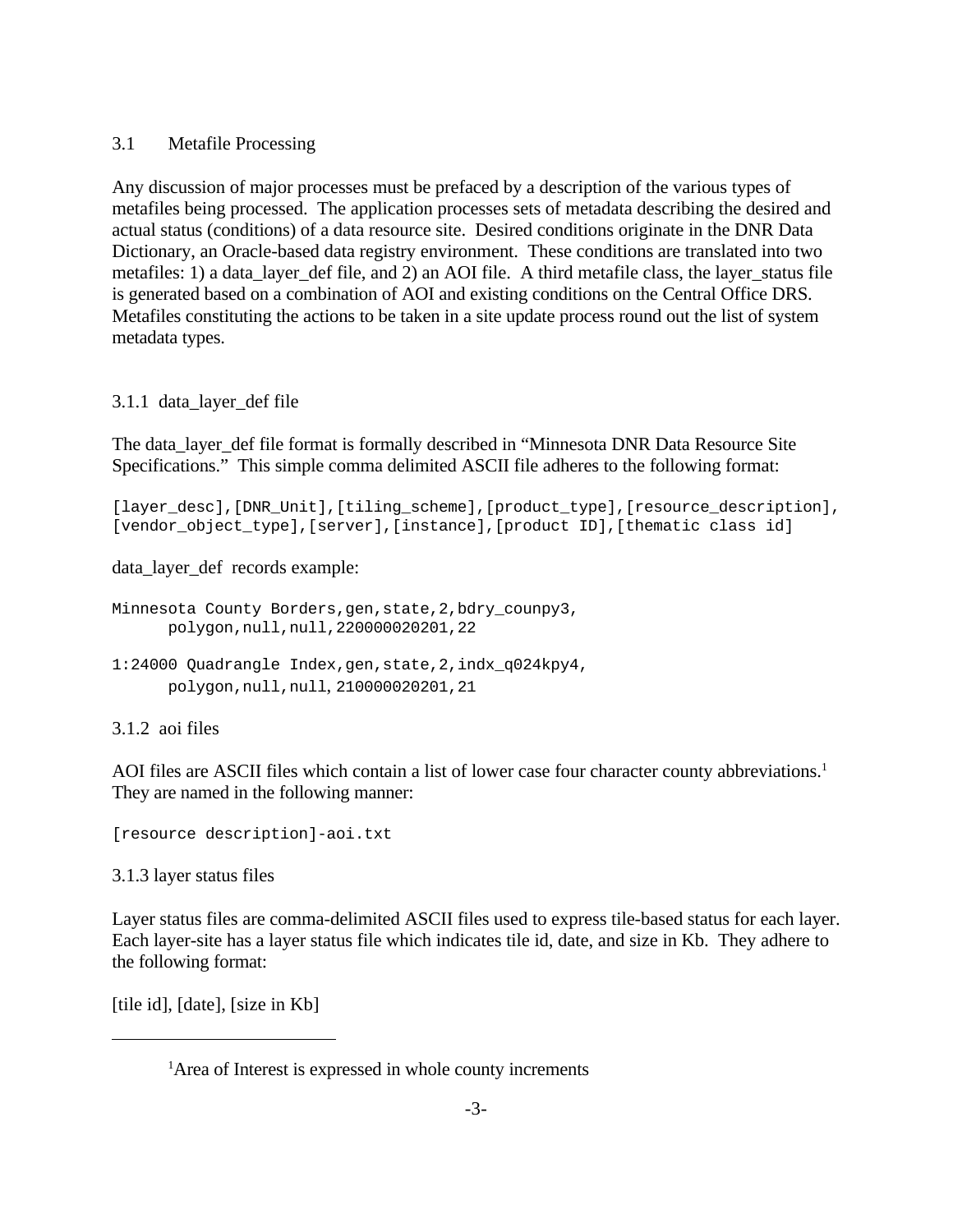They are named in the following manner:

```
[resource description]-layer.txt
```
These three metadata classes exist in two types of locations: 1) desired conditions, and 2) data resource sites. Their physical placement on the filesystem is described in Figures 3a and 3b.

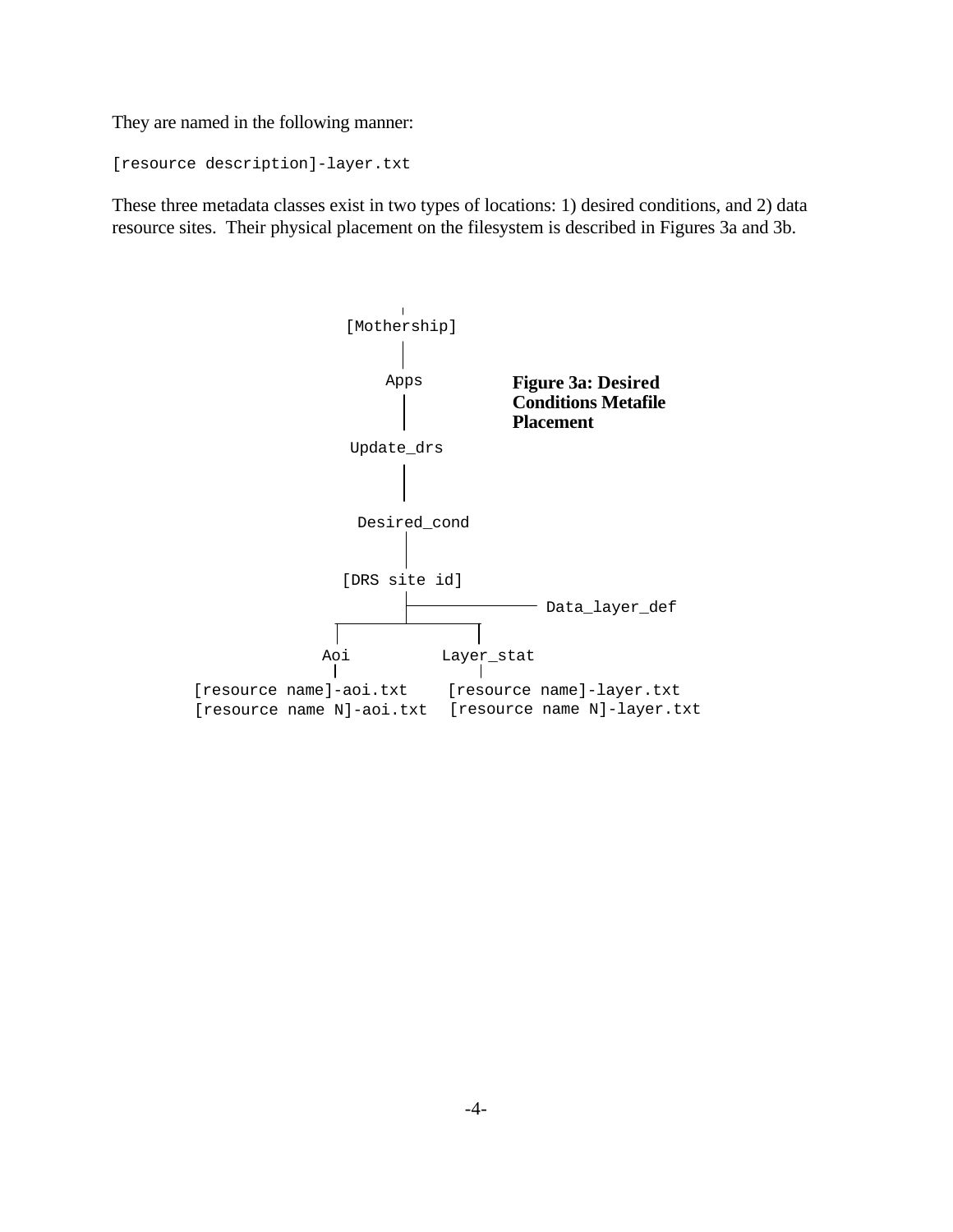

These three metadata classes define everything that the application needs to know about a site: layer content (existence, absence, format, tiling scheme, administrator), area of interest (by county), and layer status by tile (including date information). A set of these metafiles is developed for the desired conditions and compared to a set which reflects actual conditions. Differences between the two are expressed in a "workplan" document which contains the instruction sets for performing the actual site updates.

#### 3.1.4 Workplans

Workplans are XML style documents which adhere to the format described in Figure 4. Workplans have three primary subsections: 1) addlayer, 2) droplayer, and 3) modifylayer. The first two are essentially lists of tiles to be added or dropped. The third is somewhat more complex in that modifying layers may entail copying tiles, deleting tiles, or making new tiles (clips of statewide data).

#### **Figure 4: DRS Update Workplan Document Type**

```
<workplan>
<addlayer>
<resource_name>[resource_name]</resource_name>
<extent>[state | subset]</extent>
<tile>[tile id]</tile>
<tile>[tile N]</tile>
</addlayer>
<droplayer>
<resource_name>[resource name]</resource_name>
<tile>[tile id]</tile>
```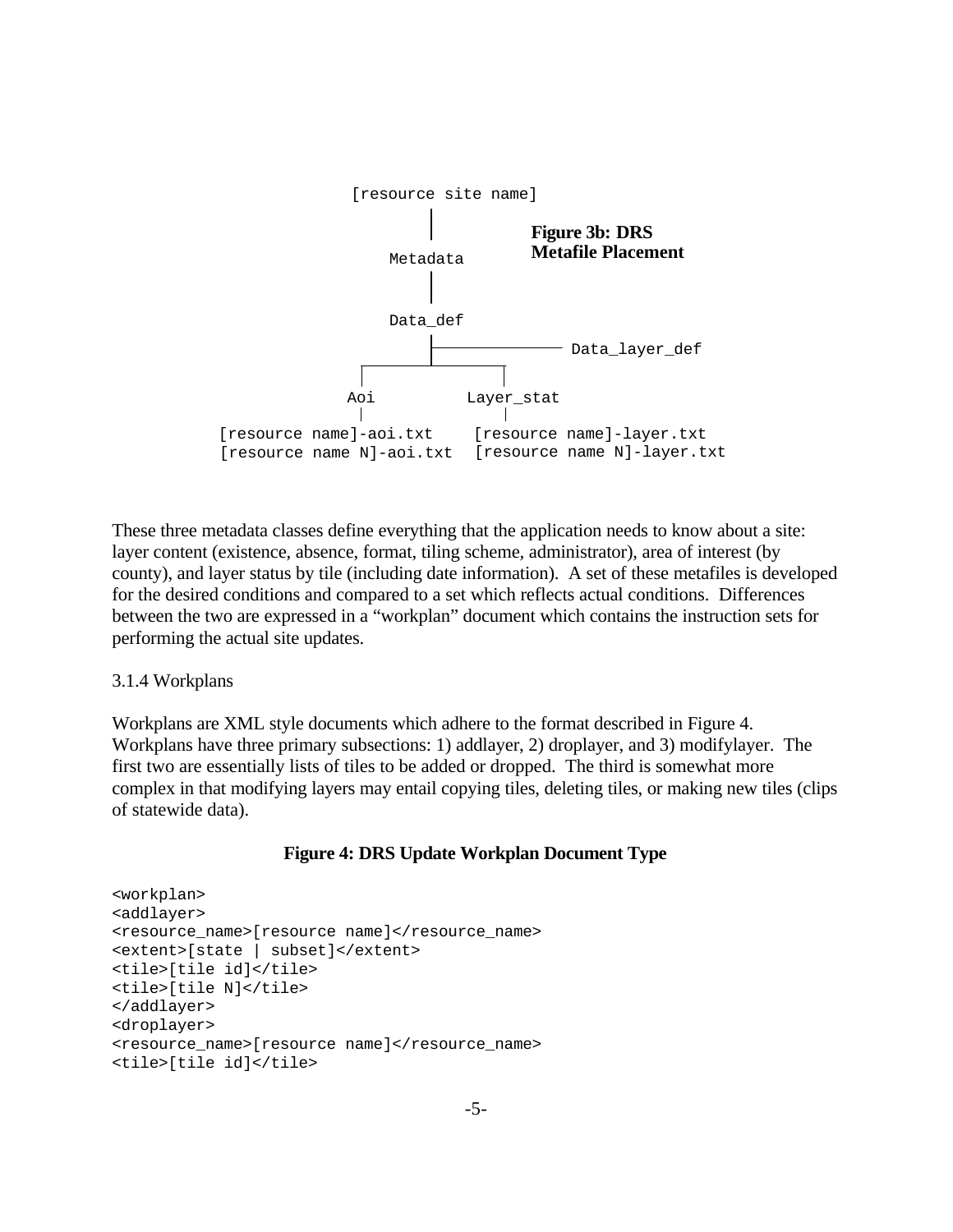```
<tile>[tile N]</tile>
</droplayer>
<modlayer>
<resource_name>[resource name]</resource_name>
<extent>[state | subset]</extent>
<copytile>
<tile>[tile id]</tile>
<tile>[tile N]</tile>
</copytile>
<deltile>
<tile>[tile id]</tile>
<tile>[tile N]</tile>
</deltile>
<maketile>[tile id]</maketile>
</modlayer>
</workplan>
```
Workplan actions are read by a sub-process which executes them. Workplans can have any number of addlayer, droplayer, and modlayer sections.

Workplans are located at \$MOTHERSHIP/applications/update\_drs/workplans

and are named as:

[DRS ID]\_workplan.txt

3.1.5 Action Layer Lists

Update processes are also informed by a list of layers that constitute the set of data layer objects that are being acted upon. Action layer lists are stored at:

\$MOTHERSHIP/applications/update\_drs/desired\_cond/<drs ID>/act\_layers

Action layer lists are ASCII text files which store a set of resource names. The following is an example:

lake\_usgspy2 bdry\_counpy2 etc.

Action layer lists are system generated by the program "triage\_update\_proc.pl" or, in the case of a Drsmain site update, by "drive\_main\_partial.pl." They are included in the discussion here because they can be used to selectively guide a manual update process, especially when rebuilding the main DRS and recovering from a disrupted update process (Section 5).

3.2 Individual Process Descriptions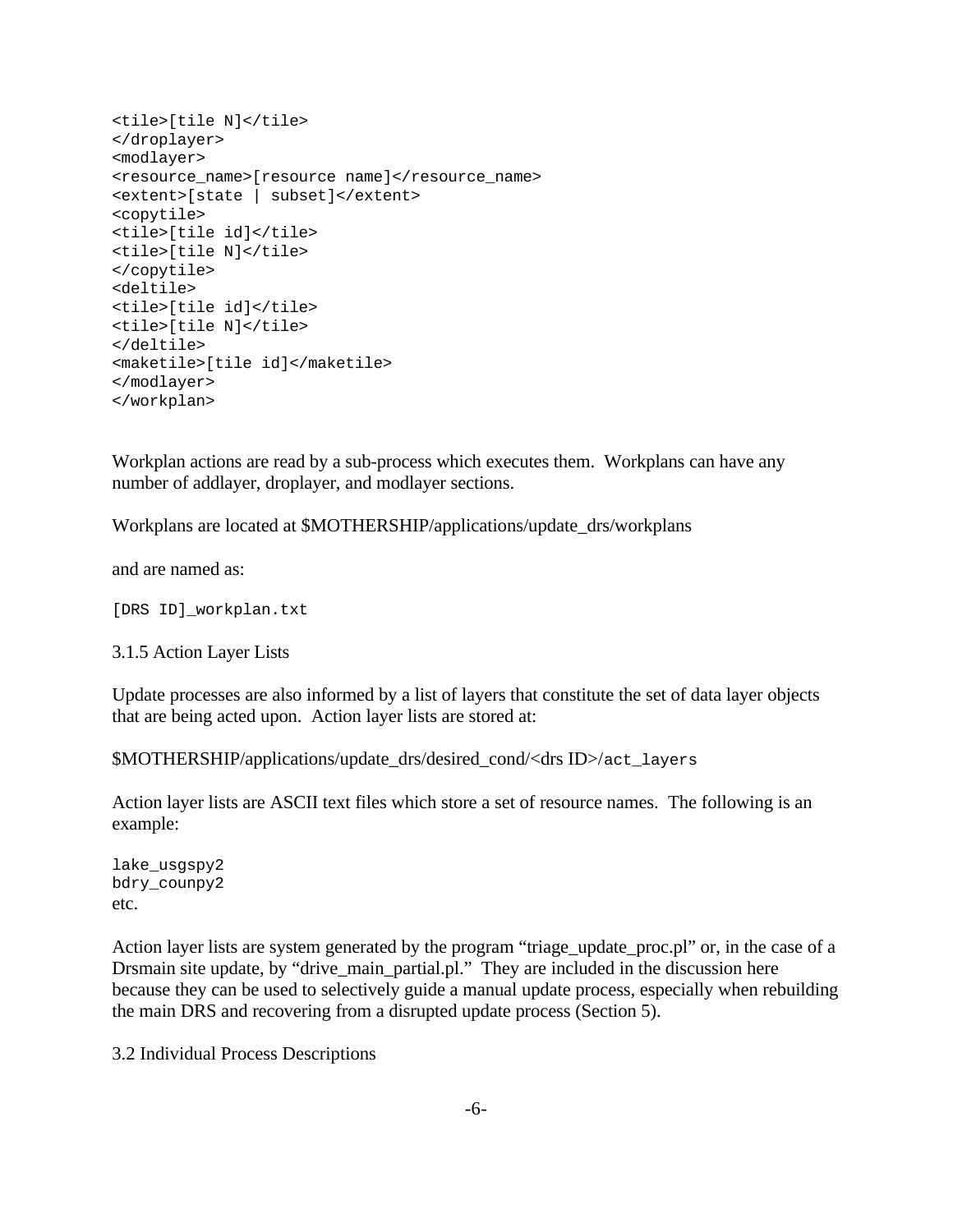# 3.2.1 queue update job.pl [NOT IMPLEMENTED AT THIS TIME]

Description: This master driver program (in Perl) is executed from a scheduled cron job in UNIX. It queries the data dictionary and returns a list of data resource sites that should be updated along with associated system locations.

Inputs: data dictionary query results Outputs: None Calls made: drive\_drs\_update.pl

# 3.2.2 drive\_drs\_update.pl

Description: This is the master driver operating per data resource site.

Inputs: arguments(data resource site name), drs location from the data dictionary Outputs: None Calls made: drive\_desired\_cond.pl ,create\_drs\_workplan.pl, update\_site.aml, update\_drs\_def.pl, existing\_cond\_driver.pl

# 3.2.3 drive\_desired\_cond.pl

Description: Calls the programs which build desired conditions.

Inputs: arguments(data resource site name) Outputs: None Calls made: make\_desired\_layer\_def.pl, make\_desired\_aoi.pl, make\_desired\_lay\_stat.aml

# 3.2.4 make\_desired\_layer\_def.pl

Description: creates a data layer def for a specific layer from the desired conditions present in the data dictionary. It queries the Data Dictionary to create the layer list.

Inputs: arguments(data resource site name), Data Dictionary desired conditions Outputs: a desired conditions data\_layer\_def file. Calls made: None

3.2.5 make\_desired\_store\_def.pl

Description: creates a file with relevant connection information for non-file server based GIS sources. It queries the database src file in the Data Dictionary.

Inputs: Data Dictionary Outputs: a data\_store\_def file in the desired conditions location Calls made: None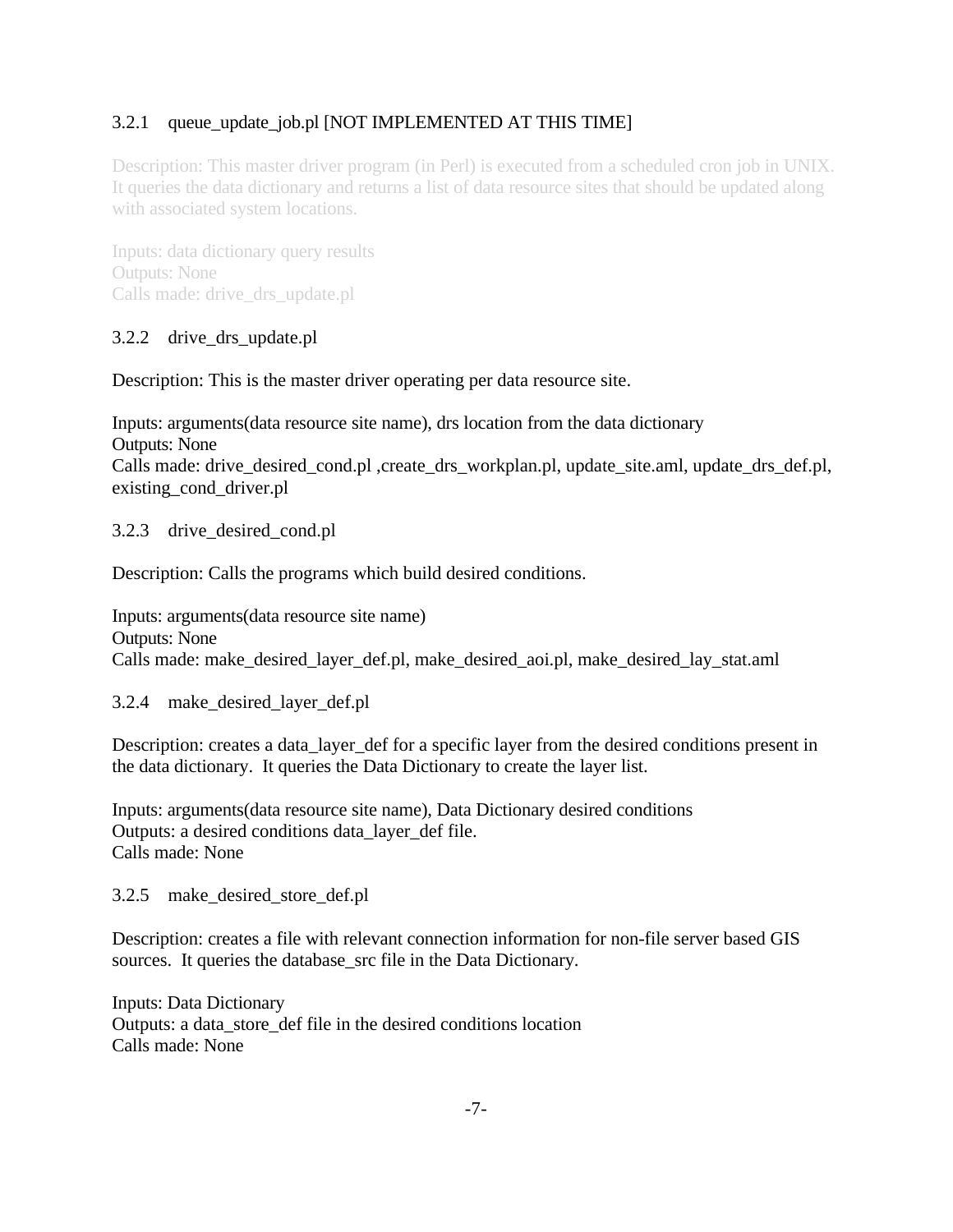#### 3.2.6 make\_desired\_aoi.pl

Description: creates AOI files for each layer in the desired conditions data\_layer\_def file. It queries the Data Dictionary to develop the AOI's.

Inputs: desired conditions data\_layer\_def file, arguments(data resource site name) Outputs: a suite of AOI files Calls made: None

#### 3.2.7 make\_desired\_lay\_stat.aml

Description: Creates layer status files based on site-layer AOI. Builds desired layer status files from the layer status file records that exist on the Central Office DRS.

Inputs: arguments(data resource site name), desired conditions data\_layer\_def file, aoi files, Central Office DRS layer\_stat files, tile x-ref tables (at \$MOTHERSHIP/apps/gen\_app\_support/search\_indexes/info!arc![tile scheme name]\_xref Outputs: a suite of layer\_stat files Calls made: None

#### 3.2.8 create\_drs\_workplan.pl

Description: creates a workplan document for a site by comparing the desired and actual conditions of a site. Changes to the three principle metafile types are considered [layer presence/absence, change in layer status (tile date, tile prsence/absence), and area of interest change]. Additionally, layer inclusion in a workplan can be triggered by: change of tiling scheme, or change in data format for a layer.

Inputs: desired conditions layer status, desired conditions AOI, desired conditions layer list, actual conditions layer status, actual conditions AOI, actual conditions layer list, arguments(data resource site name, data resource site location) Outputs: a workplan document by DRS Calls made: None

#### 3.2.9 triage\_update\_proc.pl

Description: reads a workplan document and determines if the actions stored within it will compromise the DRS being updated. The following tests are made: 1) too much data being deleted, 2) too much data requested, and 3) not enough disk space on target location. Case 1 will result in the entire process aborting. At the time of this writing, an excessive delete request is considered to be an amount that would take more than 10 hours to replace under the current linespeed rating. Case 2 will result in a rescaling of the addition request to an amount that will be transferrable within 10 hours under the current linespeed request. Layer requests are sorted by total data volume and iteratively pared down tile by tile until the request is considered to be a manageable size (beginning with the largest layer). Case 3 operates the same way, except that it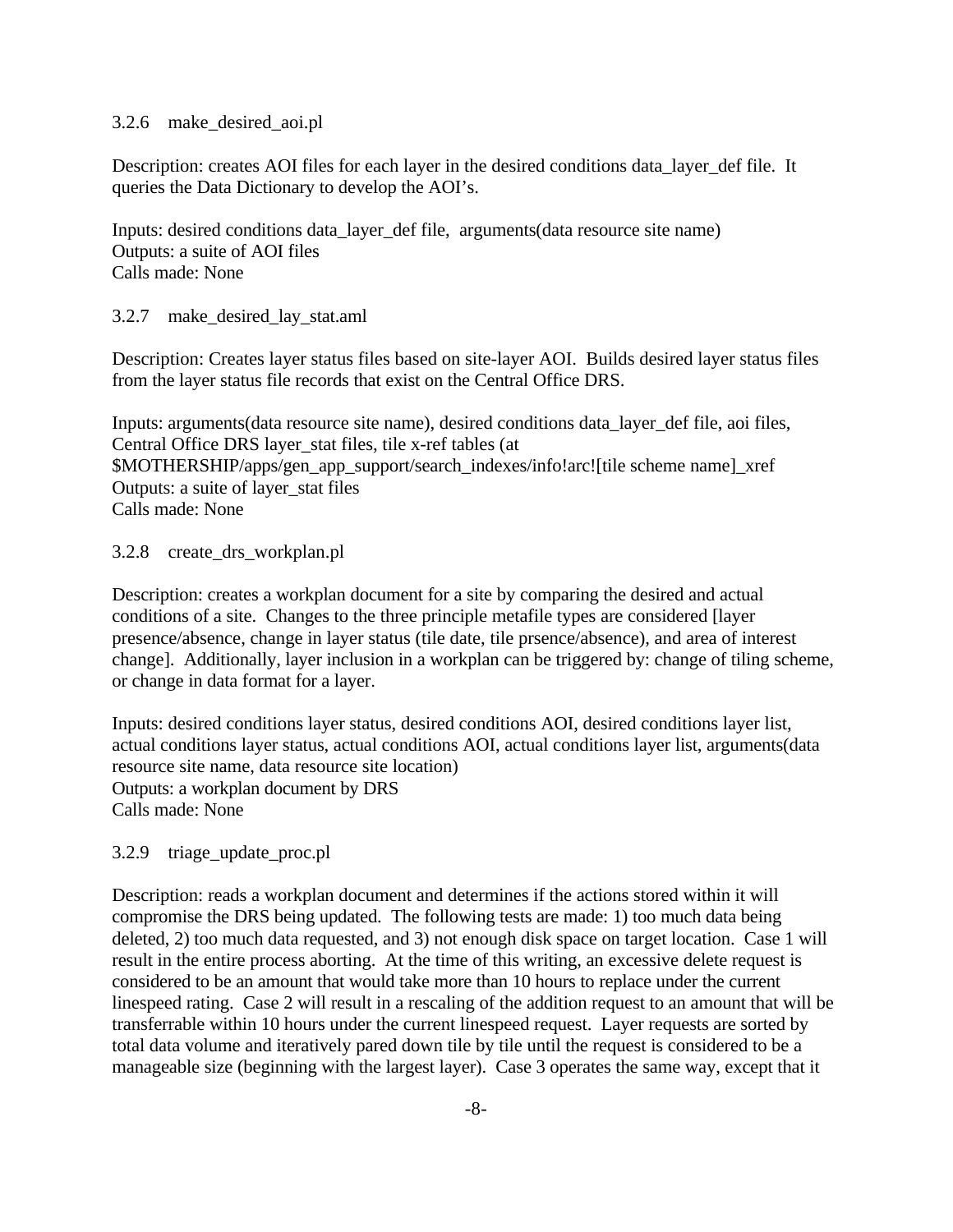uses disk space criteria rather than add request-linespeed. In this case, the application will always preserve 100 Mb of disk space on the target device.

Inputs: a DRS workplan, \$mothership layer status files, linespeed rating obtained from the data dictionary. Outputs: an error report, if necessary Calls made: none

3.2.10 update\_site.aml

Description: Reads a workplan, and updates a data resource site

Inputs: a DRS workplan document, arguments(data resource site name, data resource site location) Outputs: An updated DRS site Calls made: None

3.2.11 update\_drs\_def.pl

Description: copies a new data\_layer\_def file to the DRS from the desired conditions location

Inputs: arguments(data resource site name, data resource site location) Outputs: a revised data\_layer\_def file on the DRS Calls made: None

3.2.13 existing\_cond\_driver.pl

Description: Main driver for establishing existing conditions. This is necessary to ensure compliance between the DRS and its associated metadata

Inputs: arguments(data resource site name, data resource site location) Outputs: None Calls made: gen\_layer\_status.pl, update\_drs\_layer\_list.pl, update\_drs\_aoi.pl, update\_drs\_lib.aml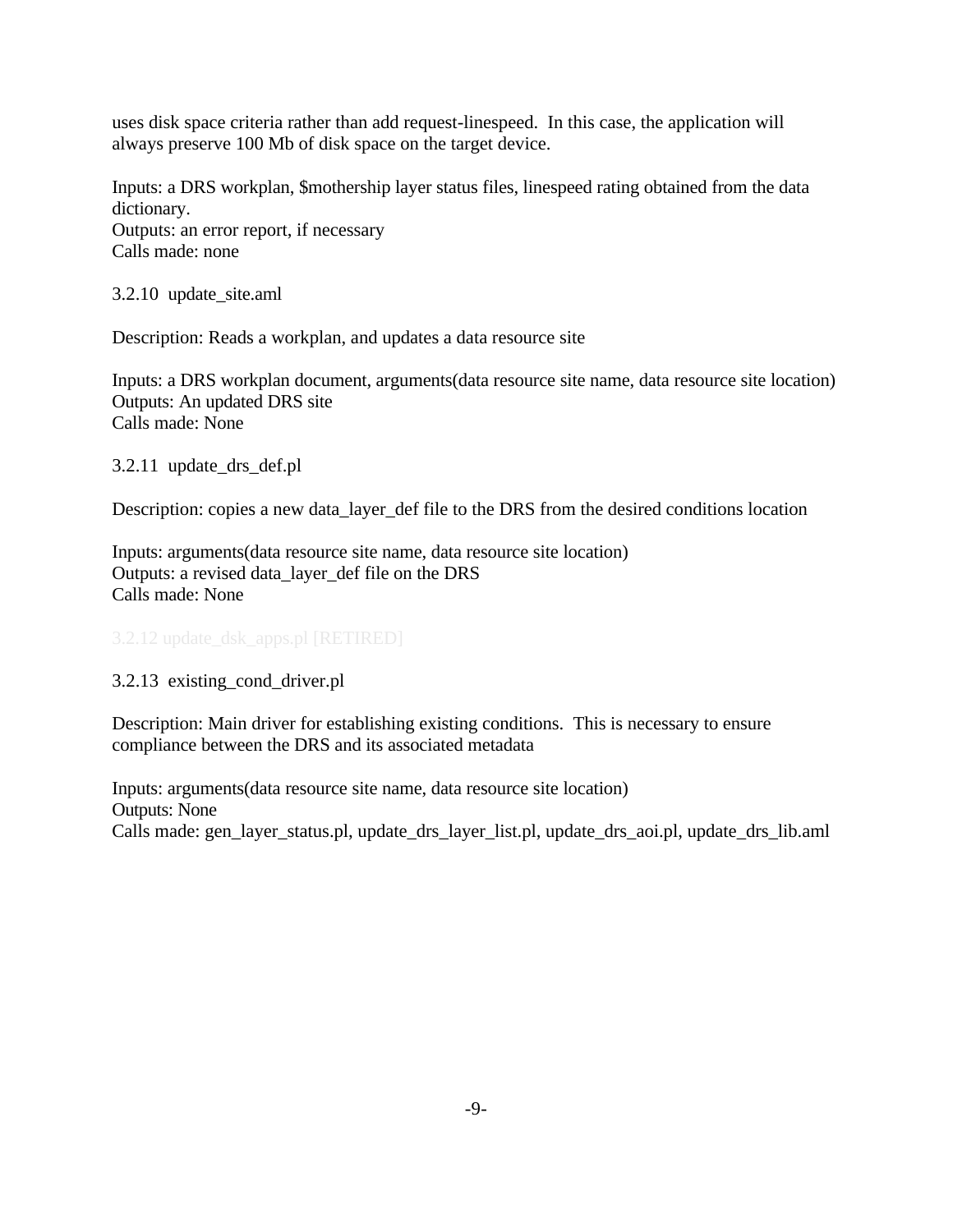3.2.14 gen\_layer\_status.pl

Description: Creates layer status files based on actual filesystem conditions. Invoking the active layer override option causes a full layer status file rebuild for the site.

Inputs: DRS data\_layer\_def file, arguments(data resource site name, data resource site location, active layer override [Y]) Outputs: A suite of layer\_status files for a DRS Calls made: None

3.2.15 update\_drs\_layer\_list.pl

Description: Eliminates records from a DRS data\_layer\_def file based on existence of the data at the file system location.

Inputs: DRS data\_layer\_def file, arguments(data resource site name, data resource site location) Outputs: A revised DRS data\_layer\_def file Calls made: None

3.2.16 update\_drs\_aoi.pl

Description: Transfers a new set of AOI file from the desired conditions location

Inputs: Desired conditions AOI files, arguments(data resource site name, data resource site location) Outputs: a new suite of DRS AOI files Calls made: None

3.2.17 update\_drs\_lib.aml

Description: Reconfigures the DRS librarian environment to reflect actual conditions on the site. Invoking the active layer override option causes a full librarian environment rebuild for the site.

Inputs: DRS data\_layer\_def file, DRS layer\_status files, \$ARCHOME/tables/libraries file, arguments(data resource site name, data resource site location, layer override option [Y]) Outputs: A revised \$ARCHOME/tables/libraries file, new or eliminated library "database" directories Calls made: None

3.2.18 update\_image\_cats.aml

Description: Reconfigures the image catalog environment to reflect actual conditions on the site. Reads the data\_layer\_def file and builds new catalogs for all image themes. Invoking the active layer override option causes a full image catalog rebuild for the site.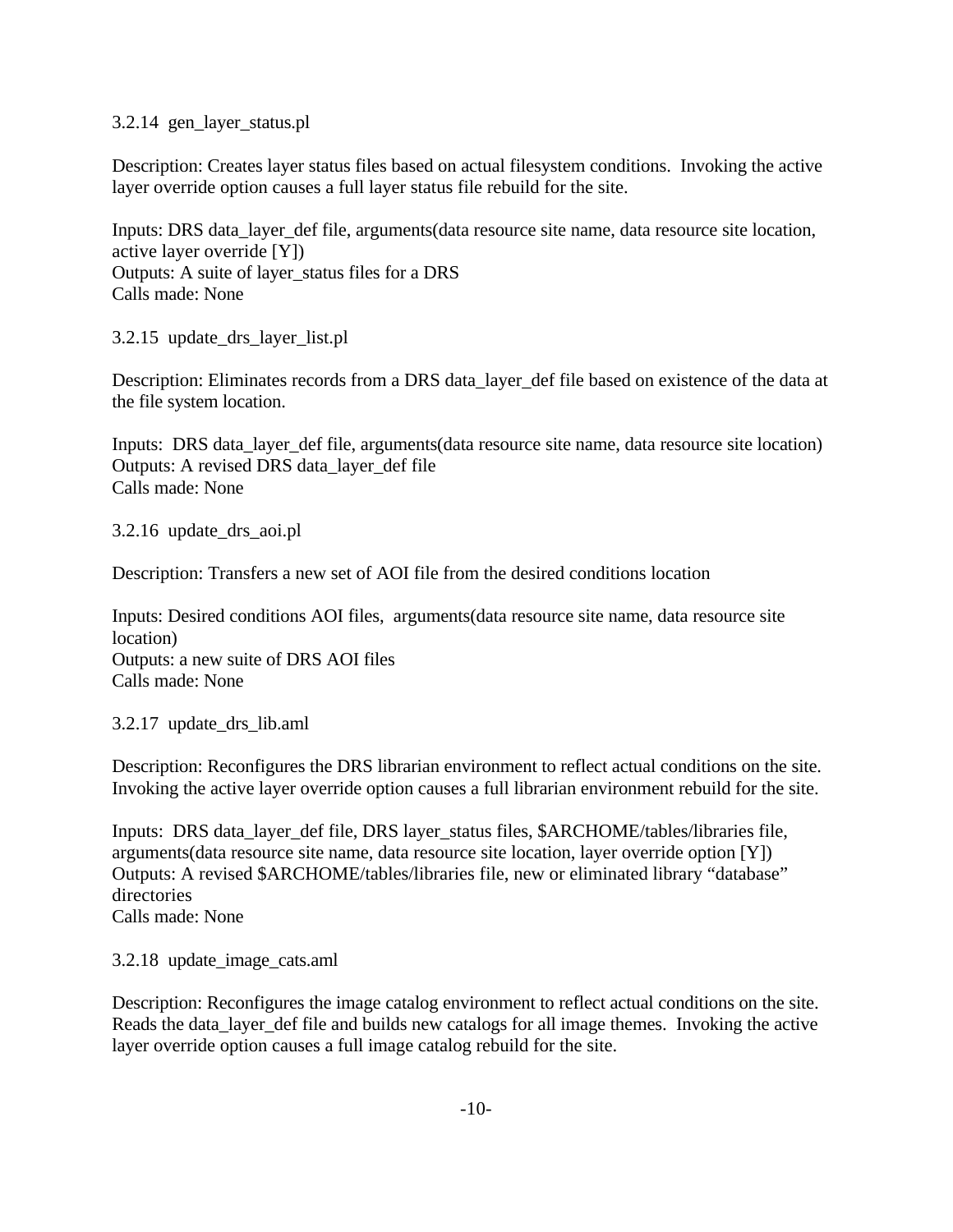Inputs: DRS data\_layer\_def file, DRS layer\_status files arguments(data resource site name, data resource site location, layer override option [Y]) Outputs: a set of INFO-based image catalogs at \$drs\_loc/metadata/image\_cats/info Calls made: None

# 4.0 Primary DRS Update Operations

The Update DRS Application is triggered through a cron process (anticipated to be) on a nightly update schedule. At this point, the queue\_update\_job.pl program is executed which in turn calls the master driver for the application (drive\_drs\_update.pl). All programs are located at: \$MOTHERSHIP/applications/update\_drs.

Conceptually, the application operates in three stages for each DRS: 1) assemble desired conditions, 2) create and execute the workplan, and 3) update existing conditions. Every program module has its own potential points of failure, which are subject to internal tests within the code itself.

The heterogeneous nature of the programming environment required the development of an operating system level test for program failure, which is the creation of a system file (called "early\_term") upon each program start up and its subsequent deletion when a program successfully exits. Some programs will not execute as long as the early term file exists. This pre-test is strategically placed in the program execution sequence. The third logical section of the application (update existing conditions) represents a special case. It is essential for the DRS metadata to always reflect the actual conditions on the site. Therefore if the system fails part way through an update process, it is still essential to execute that section. The third section is intended to execute whenever the application proceeds into the second section.

By default, the Update DRS process operates selectively, for the most part only acting on the layers that appear in a final workplan. Exceptions are the processes which transfer the new layer def file, and AOI files to the target DRS, which are wholesale replacements.

Three programs have override switches which allow for a full site metafile rebuild: gen\_layer\_status.pl, update\_drs\_lib.aml, and update\_image\_cats.aml. In each case, a third optional argument of "Y" can be added. If this switch is not used, the processes will be guided by the desired cond/action layers file.

All temporary files are written to \$prog\_loc/desired\_cond/\$drsname/process. This prevents conflicts between concurrently running update processes.

The update\_drs process as described here should never be applied to the main DRS (Mothership). Section 6.2 (below) provides the correct procedure for updating the main site.

# 5.0 DRS Update Reporting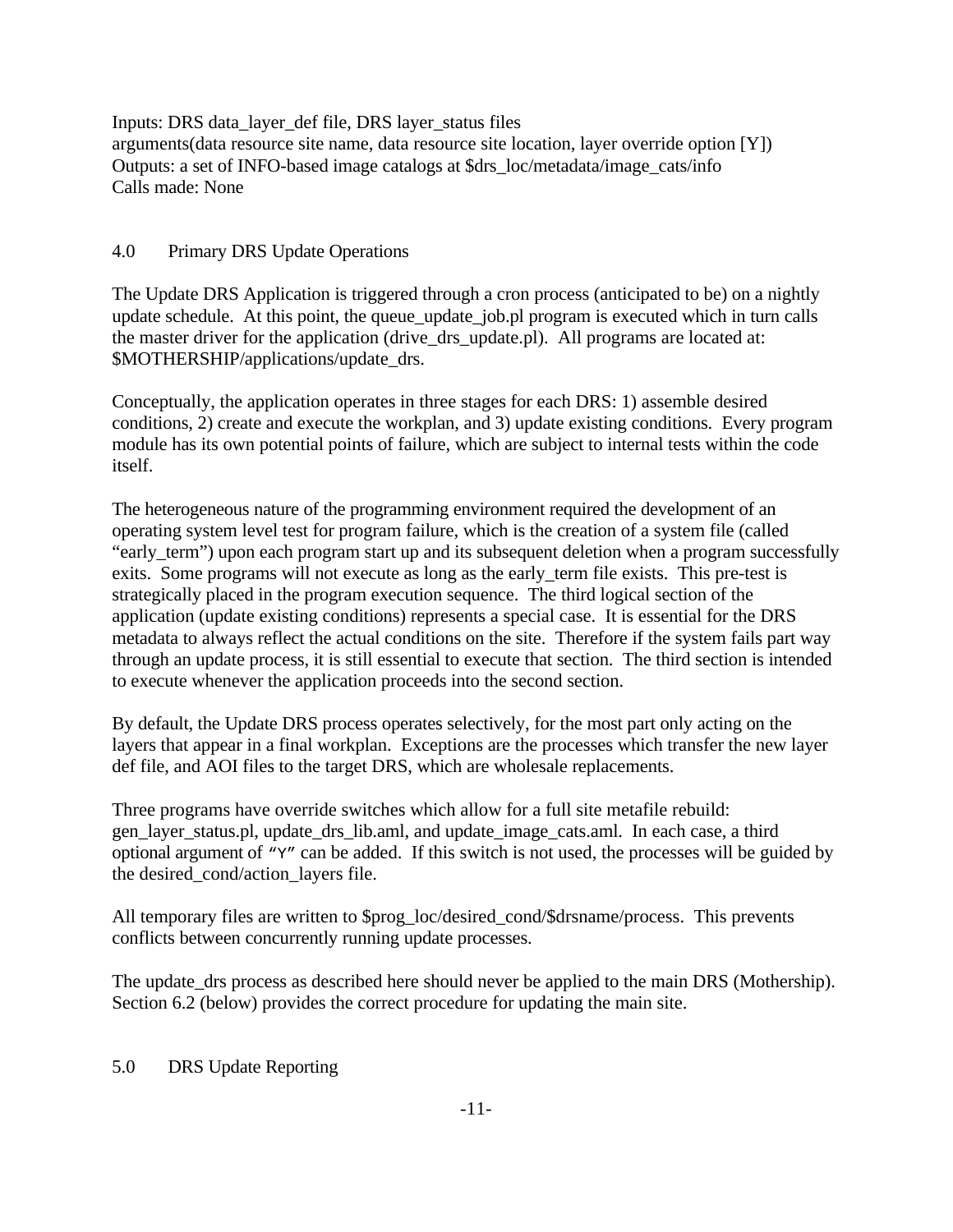The DRS update process spawns two types of reports: 1) general error report, and 2) site activity reports.

General error reports are funneled to an open file with a date stamp. All error activity reported during the course of a day is written to a single file. The application is very conservative, with most error conditions considered fatal, resulting in a update process abort with an error report section written to: \$MOTHERSHIP/apps/update\_drs/error\_reports/[DRS site ID]\_[data stamp]. Most error conditions are truly catastrophic, including: cannot connect to the DD, or a data\_layer\_def file is missing, or primary DRS files cannot be found. The exception is when a specific layer cannot be updated due to the absence of a DRS layer\_status file which is noted in the error report while the process continues. In that situation, the layer in question should be unchanged on the DRS.

Activity reports are written to \$MOTHERSHIP/apps/update\_drs/desired\_cond/ \$drsname/act\_reports, and are again stamped with a date. All activity for a given site during the course of a day is reported there. The file is initiated during the workplan triage process (triage\_update\_proc.pl) where statistics on update requests are generated. When "triage" reduces a workplan scope to conform to target site parameters, the purged data elements are listed here. The data copy process also contributes to activity\_reports.

# 6.0 DRS Update Utilities

At the time of this writing the DRS site update process is supported by three other related applications that collectively constitute the full DRS site update environment. These include 1) DRS Site Installation, 2) Main DRS Metafile Rebuild, and 3) DRS Disrupted Operations Recovery. These are discussed in separate sections below.

# 6.1 DRS Site Installation

DRS site installation is performed by running *\$MOTHERSHIP/apps/update\_drs/install\_drs.pl* with arguments of *\$drsname* and *\$drs\_loc*. This simply establishes the minimum directory and file structures necessary for a DRS. After running this program, run *drive\_drs\_update.pl* (with the drsname argument) to actually populated the site with desired conditions.

# 6.2 Main DRS Metafile Rebuild

The main DRS (mothership) needs to have its metadata rebuilt regularly to reflect changes in data content. Metadata builds may be either "full" (meaning 'complete'), or "partial." This processes are similar to a regular site update, except that the data content of the site is not changed.

Full rebuilds are accomplished by running *drive\_main\_full.pl*. A program structure chart of this process is described in Figure 5. Full rebuilds usually take about 25 minutes to complete. They are the ultimate DRSMain recovery step and will disrupt DRSMain site usage within the last 12 minutes of the process. drive\_main\_full.pl takes the name "drsmain" as its sole argument.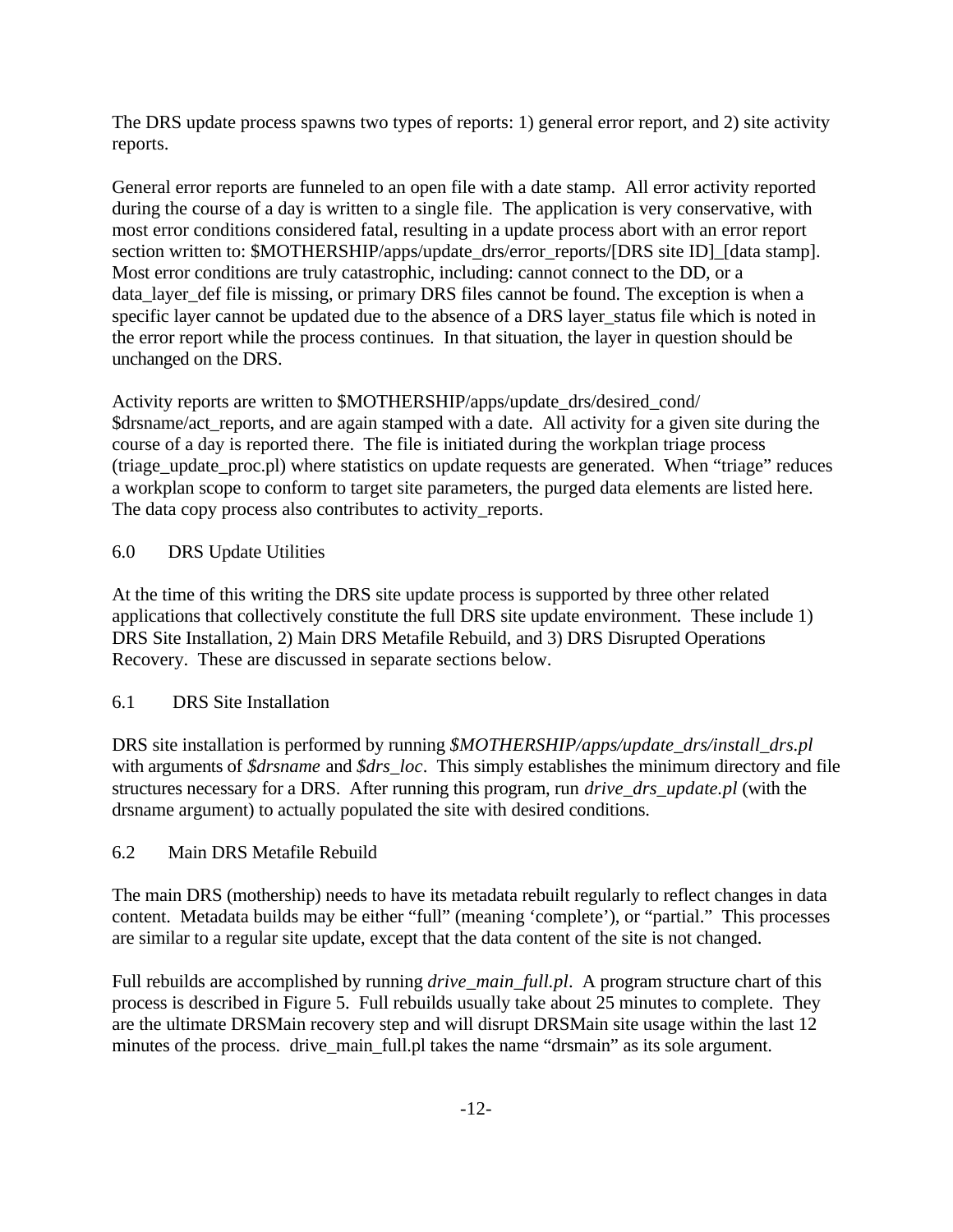#### Figure 5: DRSmain Full Build Process

```
drive main full.pl
      drive desired mother.pl
            make_desired_layer.pl*
            make desired aoi.pl*
      recov_from_update_abort.pl
            update_drs_def.pl*
            gen_layer_status.pl*
            update drs alyer list.pl*
            update_drs_aoi.pl*
            Update_drs_lib.aml*
            Update_image_cat.aml*
```
Partial DRSMain rebuilds are more common and generally non-disruptive to users. They are accomplished by running *drive\_main\_partial.pl*, which has the following usage:

drive\_main\_partial.pl <DRSMain name> <list> <list of layers to update separated by spaces>

When called with only the first argument (currently, "drsmain"), the program will read the file: \$MOTHERSHIP/apps/update\_drs/desired\_cond/<DRSMain name>/action\_layers to obtain the list of layers to act on. When the keyword "list" is added, the application expects a space-separated list of layer names to follow. These arguments are used to create a new action layers file, which is then used to fuel the process. A structure chart for this process is presented in Figure 6.

Figure 6: DRSMain Partial Build Process

```
drive main partial.pl
      drive desired mother.pl
            make_desired_layer.pl*
            make desired aoi.pl*
      existing_cond_driver.pl
            gen_layer_status.pl*
            update drs alyer list.pl*
            update drs aoi.pl*
            Update_drs_lib.aml*
            Update_image_cat.aml*
```
# 6.3 DRS Disrupted Operations Recovery

It is sometimes necessary to manually disrupt a site update process<sup>2</sup>. The proper method for

 ${}^{2}A$  "naturally" interrupted process, where the system fails gracefully from a recognized failure condition, will almost always continue and rebuild the target site, eliminating the need for taking the steps described here.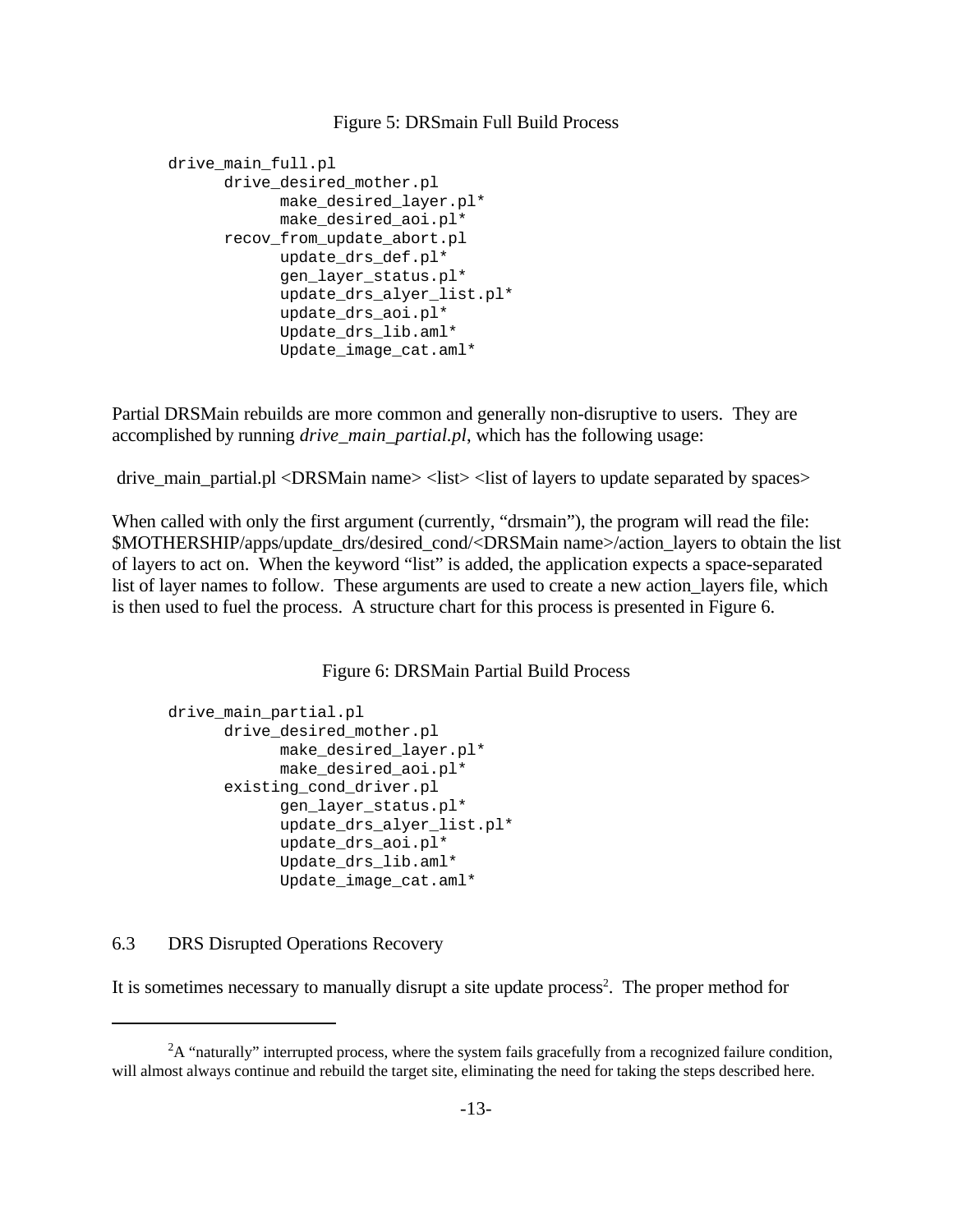restoring a site to health depends on at which point in the process the interruption occurred. Termination at the desired conditions generation stage has no effect on the target site. However, once a data transfer process has begun, the content of the site has changed, and some decisions affecting remedial action must be made.

The user must be clear that there is no way to roll back the data changes that have occurred in an interrupted process. The only way to replace data is to verify the site Desired Conditions and restart the update process. The problem with simply restarting the process is that the new existing conditions have not been properly built, and if the site is not properly described internally, then the update process will not execute correctly.<sup>3</sup> Consider two scenarios: 1) The user interrupts a site update when they realize that some layers are being removed from the site accidentally, and 2) The user interrupts a site update when they realize that a copy process is going to take too long. In Scenario 1, if the process is simply restarted (after correcting the desired conditions), the deleted data will not be replaced, because that change is not reflected in the actual conditions. If the process is restarted in Scenario 2, all of the data that has been copied to date will be recopied again. Restoring the metafiles to reflect the actual conditions of a site is important.

Three categories of metafiles are affected here: 1) the layer registry (data\_layer\_def), 2) the area of interest files (aoi's), and 3) the layer\_status files. The desired conditions and the existing conditions will have differences in these files.

The main question the Update DRS Application user must ask is whether the content of the site is best reflected in the desired conditions that were being executed, or the actual conditions that were present before site update began. To state it another way: do you want the site to go forward to reflect the partial update, or would you like the site layer description to be based on the previous set of conditions?

A partially executed workplan will have added or deleted data from the site. If a set of unwanted deletions has occurred, it is likely that the desired conditions were wrong and the user should seek recovery to the previous conditions. If the application was in the process of correctly copying new data to the site, and extensive deletion processes have not been conducted, then a site recovery based on the desired conditions would be most appropriate. Each option is described in subsections below.

# 6.3.1 Restoring DRS Metafiles Based on Previous Conditions

This is the best approach when data have primarily been subtracted from a site. To rebuild the DRS metafiles based on previous conditions, run the existing cond driver.pl program with the standard arguments.

6.3.2 Restoring DRS Metafiles Based on Desired Conditions

<sup>&</sup>lt;sup>3</sup>Since the site update process is based on the comparison of desired versus actual conditions, an incorrect actual condition description will not provide expected results.